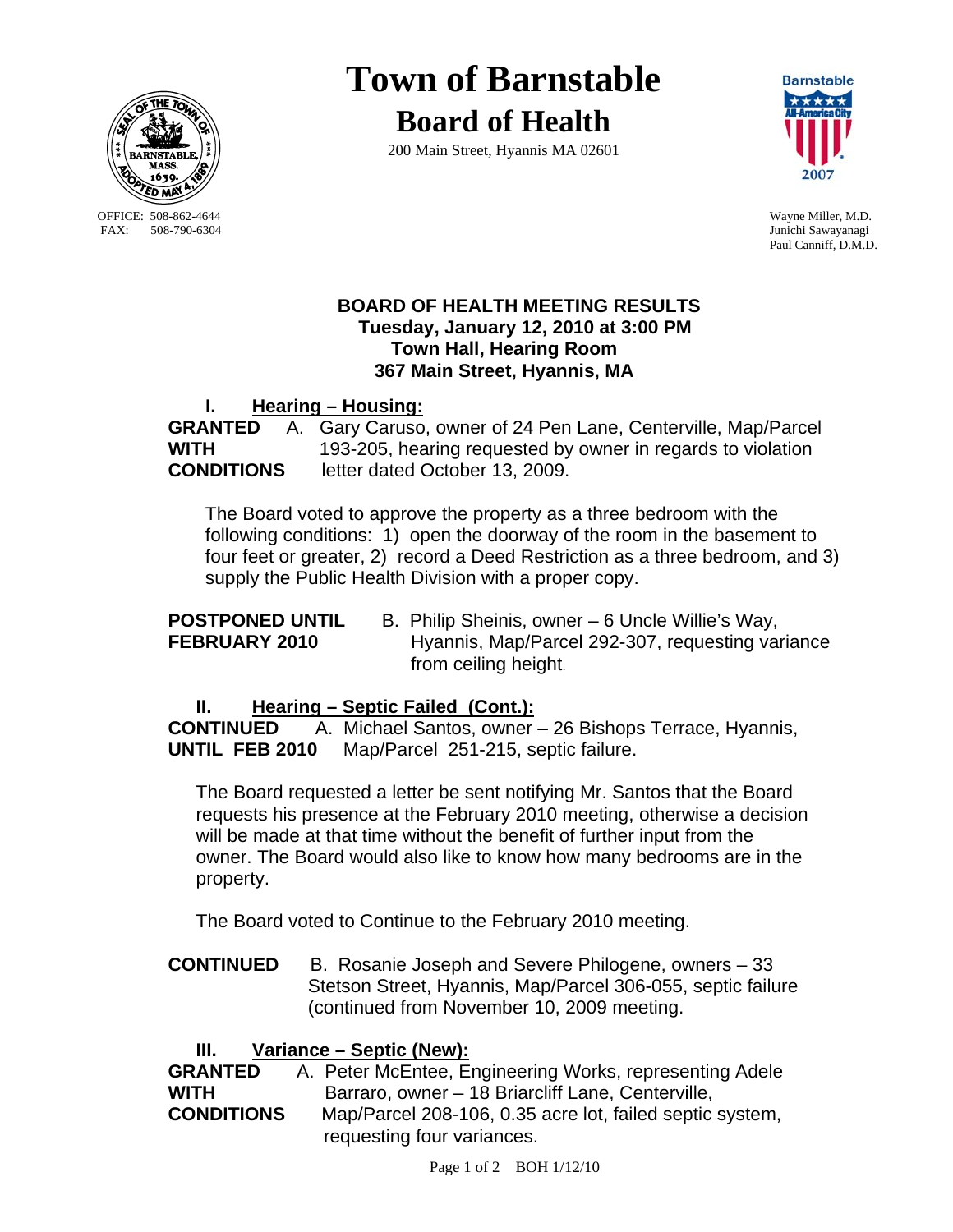The Board voted to approve the variances with the following conditions: 1) correct the spelling error on 2-1 to "separation", 2) correct the buoyancy calculation (using 6.5" not 6.6), 3) provide the 7-page checklist and 4) record a 2-Bedroom Deed Restriction providing the Public Health Division with the proper copy. The approval will be dependent on the staff's review of the checklist.

**GRANTED** B. Peter McEntee, Engineering Works, representing Keith and WITH Susan Francis, owners - 249 Holly Point Road, Centerville, **CONDITIONS** Map/Parcel 232-070, 0.40 acre lot, failed septic system, requesting three variances.

The Board voted to approve with the following condition: 1) supply the 7 page checklist, and 2) correct the wording on item #12 using "designer". The approval will be dependent on the staff's review of the checklist, and 3) record a three-bedroom Deed Restriction and supply the Public Health Division with the proper copy.

## **IV. Variance – Food (Cont.):**

**CONTINUED** A. Louis Capolino, Caffe "E" Dolci – 430 Main Street, **WITH Hyannis, grease trap variance previously granted, addition TEMPORARY** to menu (continued from December 2009 meeting) **APPROVAL**

The Board voted to approve the expanded menu temporarily until a period of when the Big Dipper representative can appear before the Board with the following conditions: 1) continue with the grease log, 2) health inspections will continue every two weeks, 3) not to use the refrigerator as storage until further discussion, ( 4) the trap must be installed in the sink drain), and the 5) discussion will continue in approximately 2 months once the Big Dipper Representative is available.

#### **V. Variance – Food (New):**

**GRANTED** Patience Taylor representing Marstons Mills Farmer's Market, **WITH** requesting a temporary food permit at Liberty Hall, 2150 Main **CONDITIONS** Street, Marstons Mills, multiple dates.

Cyndi Jacobs and Patience Taylor presented their request for a Farmer's Market which would include vegetable, baked goods, produce (salad greens and radishes) and honey, eggs, shellfish, herbs, pesto and tapende, soaps, granola, meat, jam and jellies.

The Board approved with the condition that they meet the requirements of the Public Health Division and 2) Patience Taylor will be the contact person. (They must come before the Board if it is to be changed)

## **VI. Informal Discussion:**